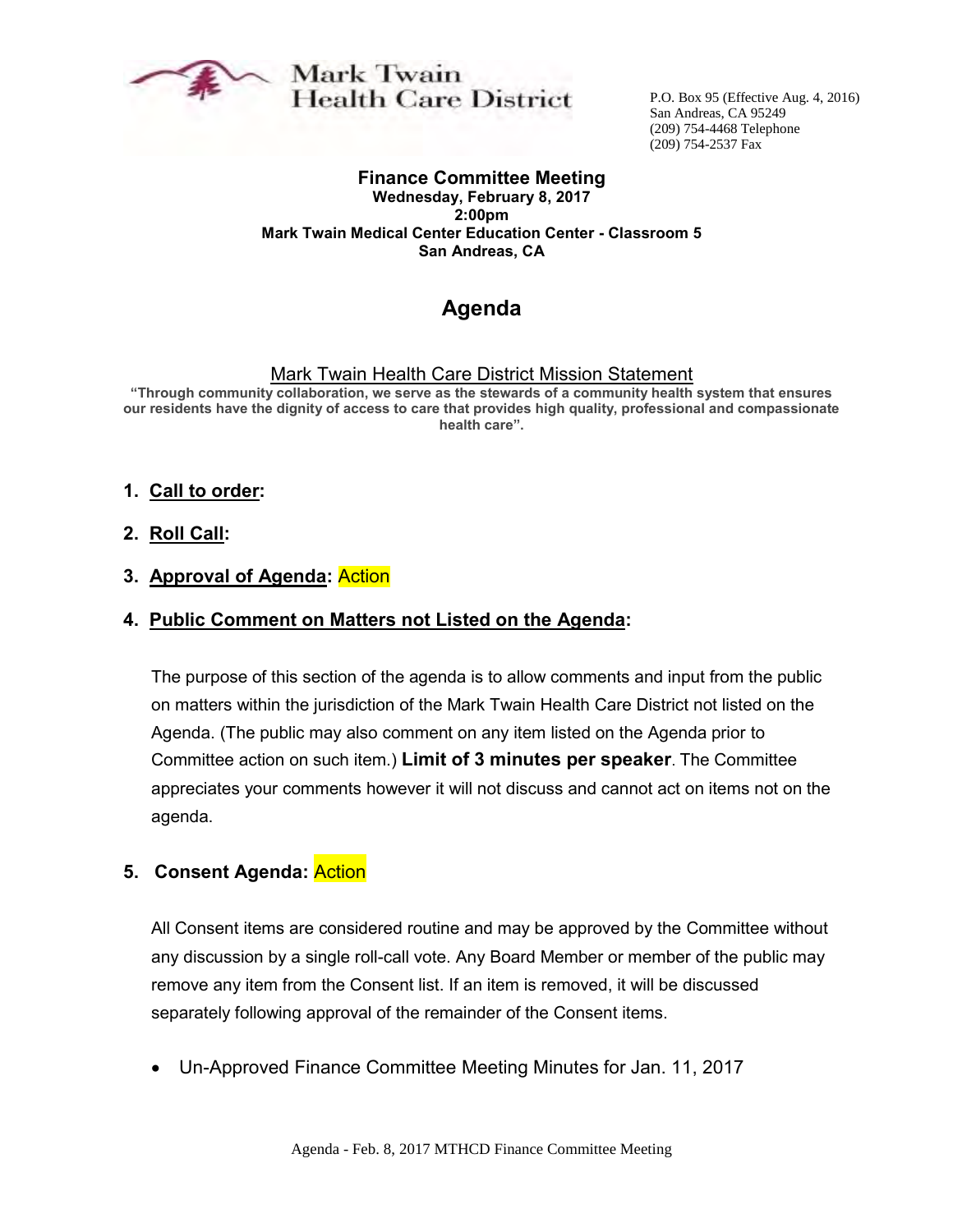| $\circ$ | Financial Status, Trends, Long-Term Views and Cashflow:                          |
|---------|----------------------------------------------------------------------------------|
|         | December and January Financials Will be Presented to the Committee:<br>$\bullet$ |
| $\circ$ | Discussion - Presentation of Utility Savings to the Board:                       |
| $\circ$ | Discussion - Consolidation of Propane Vendors:                                   |
|         |                                                                                  |

- o Review and Consider Draft Credit Card Policy:
- **8**. **Executive Director Report:**………………………………….………………….Mr. Blitz
- **9. Comment and Future Agenda Items:**

#### **10. Next Meeting:**

- o March 8, 2017
- **11. Adjournment:**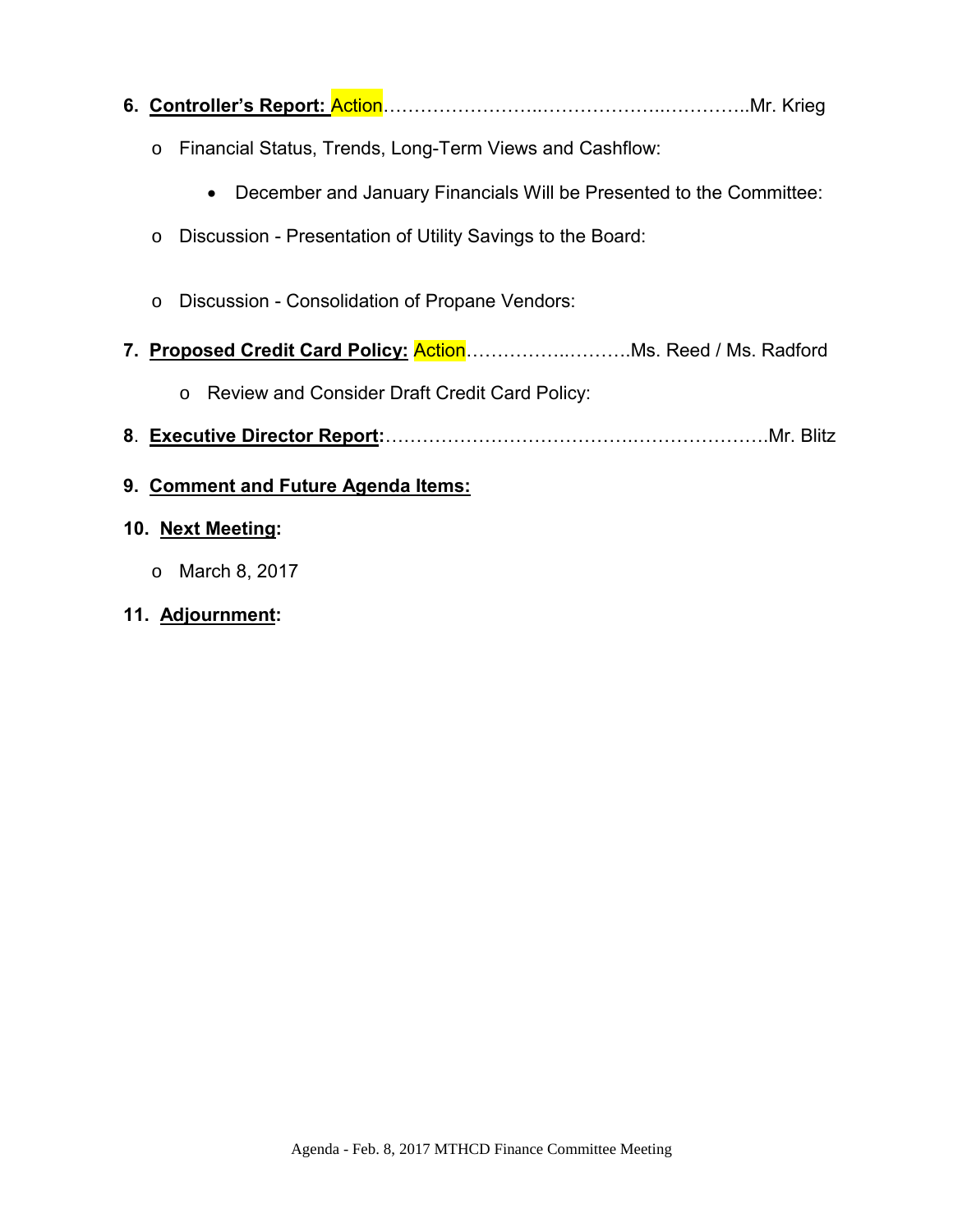

Mark Twain **Health Care District** 

P.O. Box 95 (Effective Aug. 4, 2016) San Andreas, CA 95249 (209) 754-4468 Telephone (209) 754-2537 Fax

## **Finance Committee Meeting**

**Wednesday, January 11, 2017 11am Mark Twain Medical Center Education Center - Classroom 5 San Andreas, CA**

## **Un-Approved Minutes**

#### Mark Twain Health Care District Mission Statement

**"Through community collaboration, we serve as the stewards of a community health system that ensures our residents have the dignity of access to care that provides high quality, professional and compassionate health care".** 

#### **1. Call to order:**

The meeting was called to order by Ms. Radford at 11:02am.

#### **2. Roll Call:**

Present for roll call was Lin Reed, MBA OTR/L; Ms. Radford, FNP; Larry Blitz, Interim Ex. Dir; JR. Krieg, Controller and Ken Malcoun Dist. Accountant.

#### **3. Approval of Agenda:** Action

Ms. Radford moved for approval of the agenda. Ms. Reed provided the second and it was unanimous to accept the agenda.

#### **4. Public Comment on Matters not Listed on the Agenda:**

Hearing none.

#### **5. Controller's Report:**

Financial status, trends, long-term views and cashflow:

Mr. Krieg: Reviewed the financial reports that he and Mr. Malcoun are working on for the Jan. 25<sup>th</sup> Board Meeting pkt. He mentioned the savings from not paying the utilities (except CPPA) are not included in the budget. That savings started Sept 2016 however the budget is not amended unless the Board moves to do so. The lease expires Dec. 2019 and at that time there will be no long-term debt.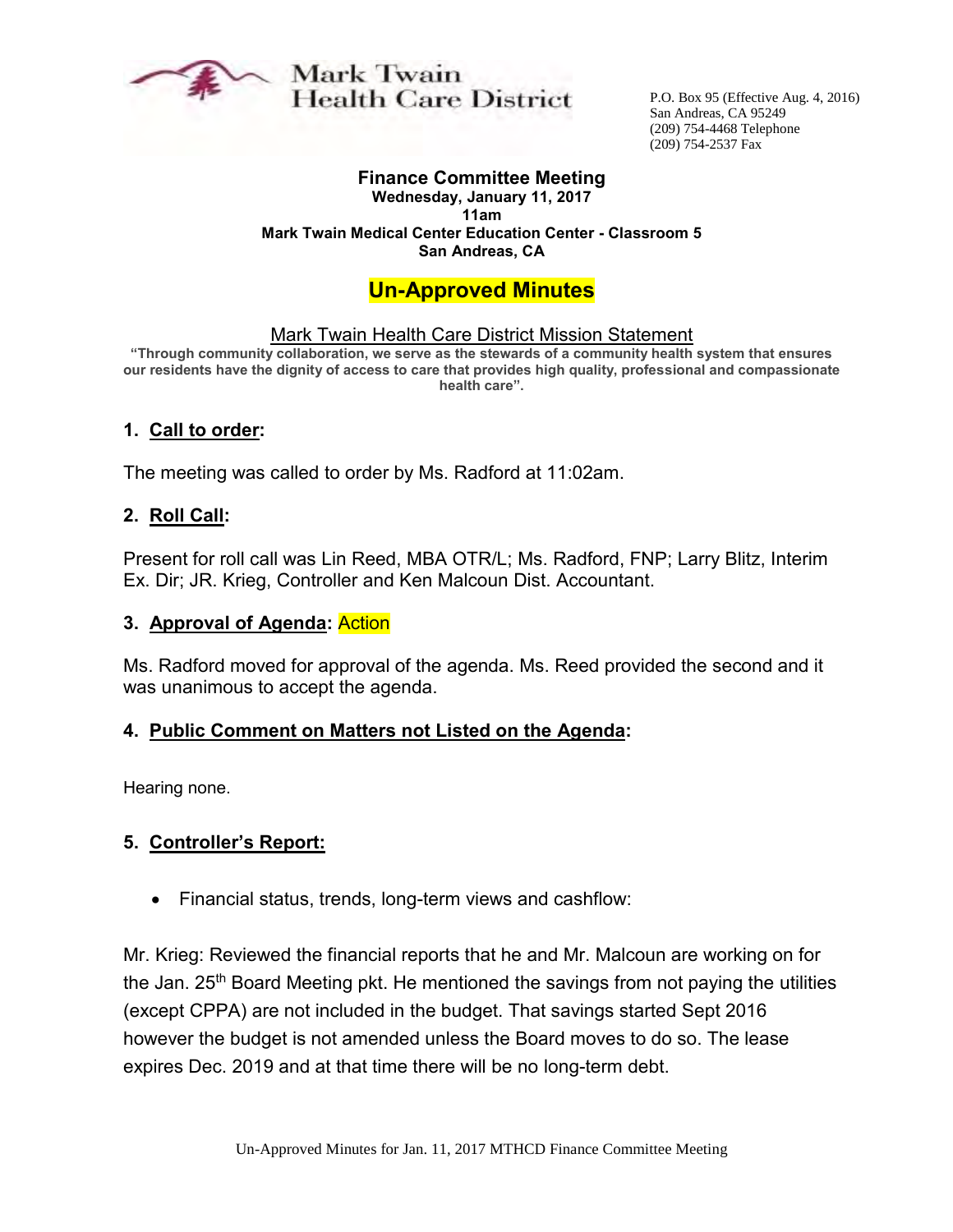Mr. Blitz requested a schedule of equipment.

There was discussion regarding the Minority Interest (MI) Trend report which is a great concern to the District as well as the cash flow of the District.

#### **6. Executive Director Report:**

Mr. Blitz: Will be meeting with Chris Roberts, CFO to obtain information to prepare a proforma of the (current) VS Clinic to evaluate the proposed VS project.

#### **7. Comment and Future Agenda Items:**

Ms. Reed: For some time, Mr. McInturf served on the District's Finance Committee. His background, for decades, was in banking and finance. With his retirement, the Board will consider inviting someone to join the committee. This person could be a Board member or a member of the community and would be tasked to assist in the financial processes of the District.

#### **8. Next Meeting:**

 $\bullet$  February 8, 2017

The Golden Health Awards Luncheon will be held on the designated day and time of the next Finance Committee meeting. Making sure the Board members can attend the luncheon the meeting time will be pushed from 11am to 2pm and will be held in classroom #5.

#### **9. Adjournment:**

Ms. Radford moved to adjourn the meeting. Mr. Reed provided her second and the meeting was adjourned at 12:37pm.